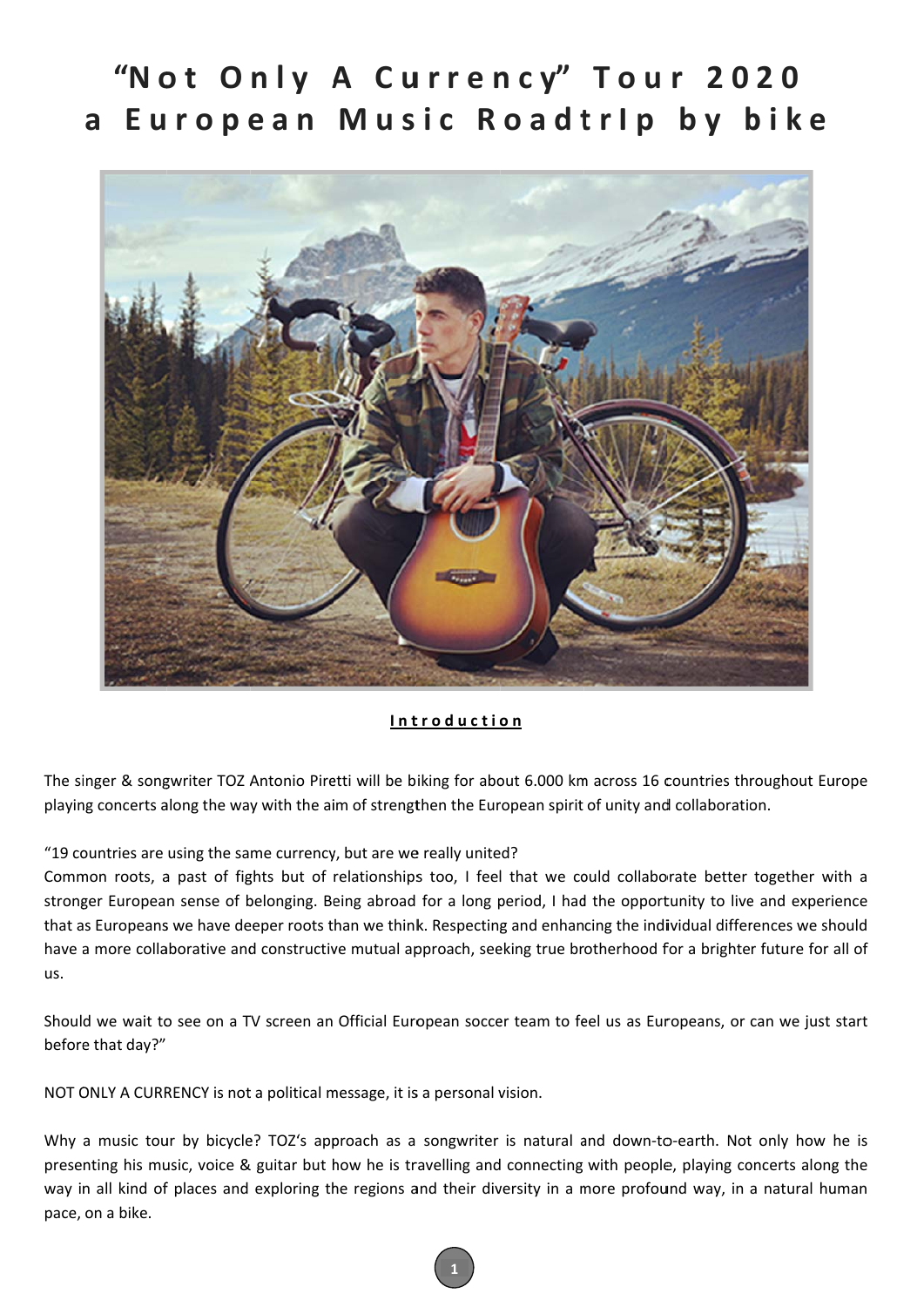

## The Project - "NOT ONLY A CURRENCY"

After an epic coast-to-coast tour across Canada in 2017 of 6.034 km, TOZ is picking up the bike again. Together with his family (Italian-German) he will be facing all kinds of challenges.

Pictures, videos and stories will be documented and promoted. His wife, MAY, will follow the storytelling part of the tour. Besides all the tour documentation, she will get in touch with people of each country along the way documenting their views on Europe.

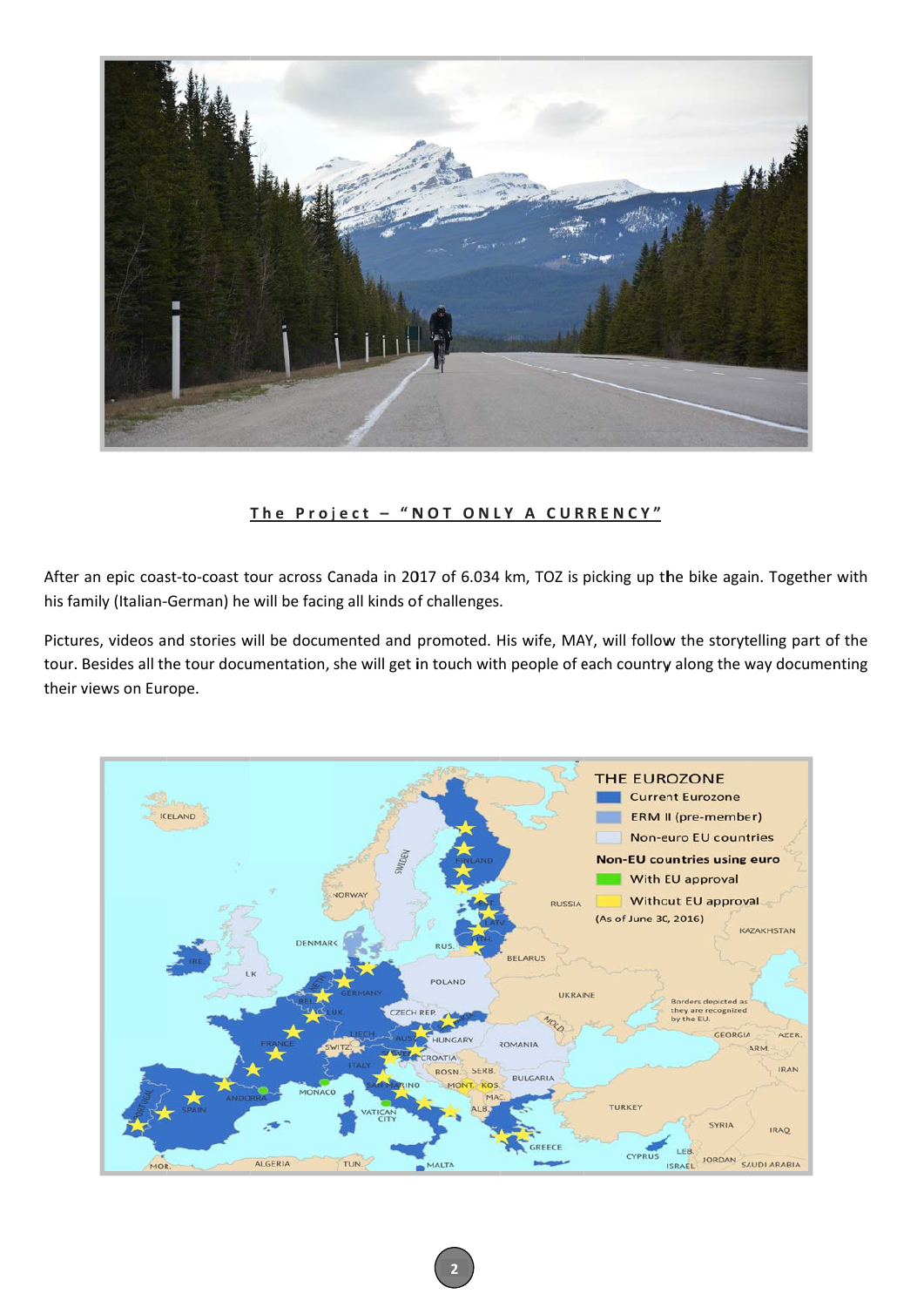## <u> Tour Details & Events Schedule</u>

Schedule: a total of 16 countries, Portugal, Spain, France, Luxemburg, Belgium, Netherlands, Germany, Finland Travel: also on board of the project is his wife MAY and his little daughter MAYA. They will support TOZ driving t Name: Not Only a Currency - Type: music tour on a bike - Time: from April to August 2020 Tour: Starting from Portugal touching each European mainland's countries using €uro as a currency mobile home, being his pit stop on travelling days, back-office and shelter while biking Estonia, Latvia, Lithuania, Slovakia, Austria, Slovenia, Italy, Greece Biking: an average of 120 km per day with 2 days of break per week to host gigs **Concerts:** one or more gig(s) in each country, according to the path cycled. **Organization & Administration Team**: cool@antoniopirettitoz.com Italian: +39.330.258663 German: +49.152.23643934 Canadian: +1.647.501.6383 nany, Finland,<br>TOZ driving th<br>g the

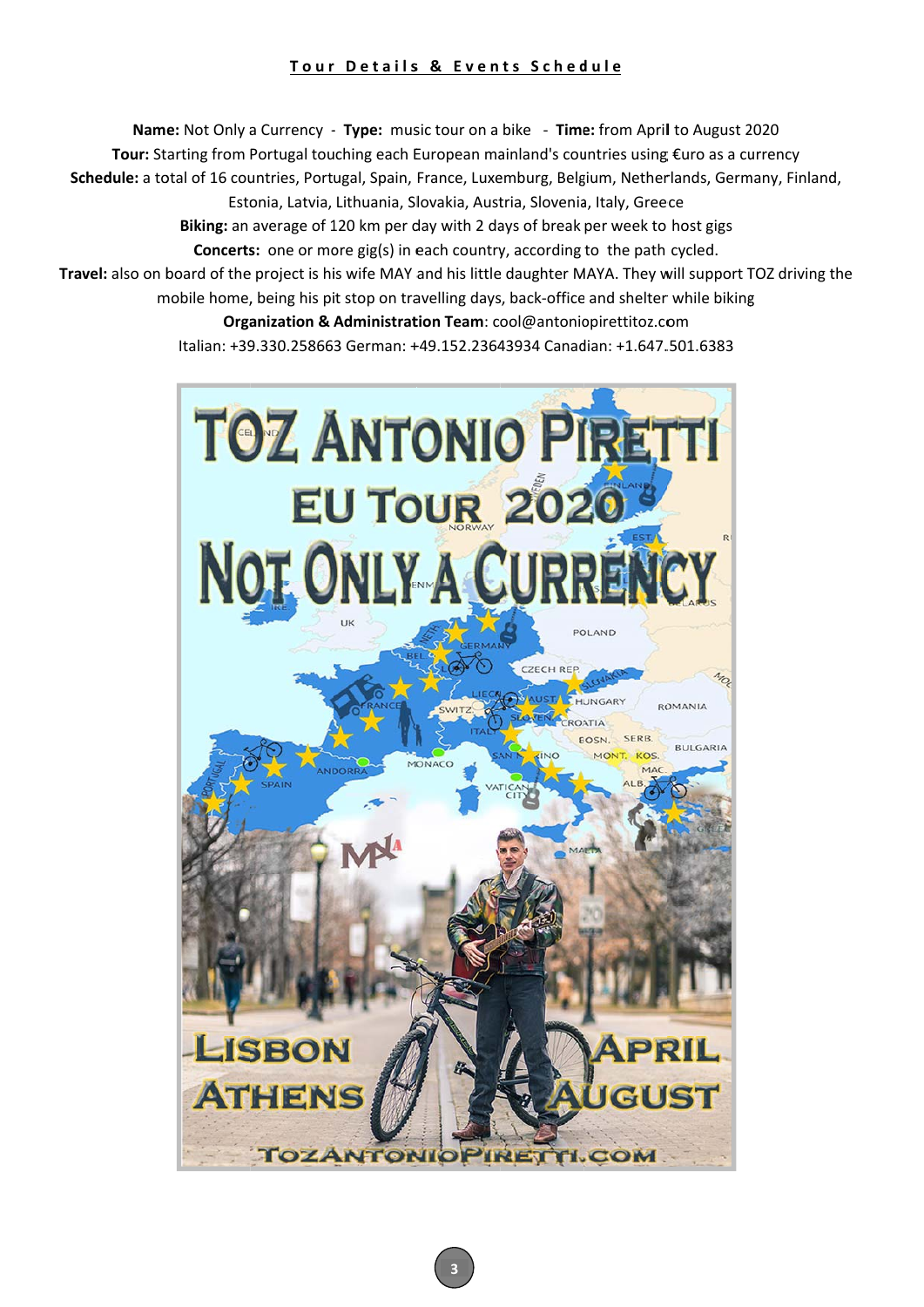#### A Look Back: 2017 The Great Canadian Cycling & Music Tour



Media - Press - 2017

#### Interview - Antonio Piretti TOZ Canadian Beats ('17)

Musician Antonio Piretti rides bike for cross-country concert tour InsideToronto.com ('17)

44 giorni per attraversare il Canada in bici, Toz ce l'ha fatta. E ora un nuovo progetto in Italia Agenziadire.it('17)

"Italian-born Antonio Piretti is celebrating Canada's 150th with a cycling/music tour from Vancouver to Halifax" Canadian

## Immigrant ('17)

From coast to coast for MSF: Musician bikes and sings across Canada to raise funds MSFCanada ('17)

"From The Roots In the Right Direction - 6,000km Music Cycling Tour Celebrates Canada 150" Pedal Canada's Cycling Magazine ('17)

Una voce, una chitarra e una bicicletta! Corriere Italiano Montreal ('17)

Toz. il ciclocantautore italiano che ha sedotto il Canada Bikeltalia.it ('17)

Il Canada 'coast to coast', una bicicletta e una chitarra: la 'folle' idea di Toz AgenziaDire.it ('17)

'Toz', 6600 km in Canada con bici e chitarra" Il Resto Del Carlino - Bologna ('17)

Canada 150 Tour CityLifeMagazineVaughan ('17)

A song, a bike & a dream Mississauga News ('17)

Antonio Piretti (TOZ) - Canta e pedala attraverso il Canada L'Ora di Ottawa ('17)

Fundraising tour starts in King King Sentinel ('17)

da Vancouver ad Halifax con bicicletta e chitarra Il Cittadino Canadese ('17)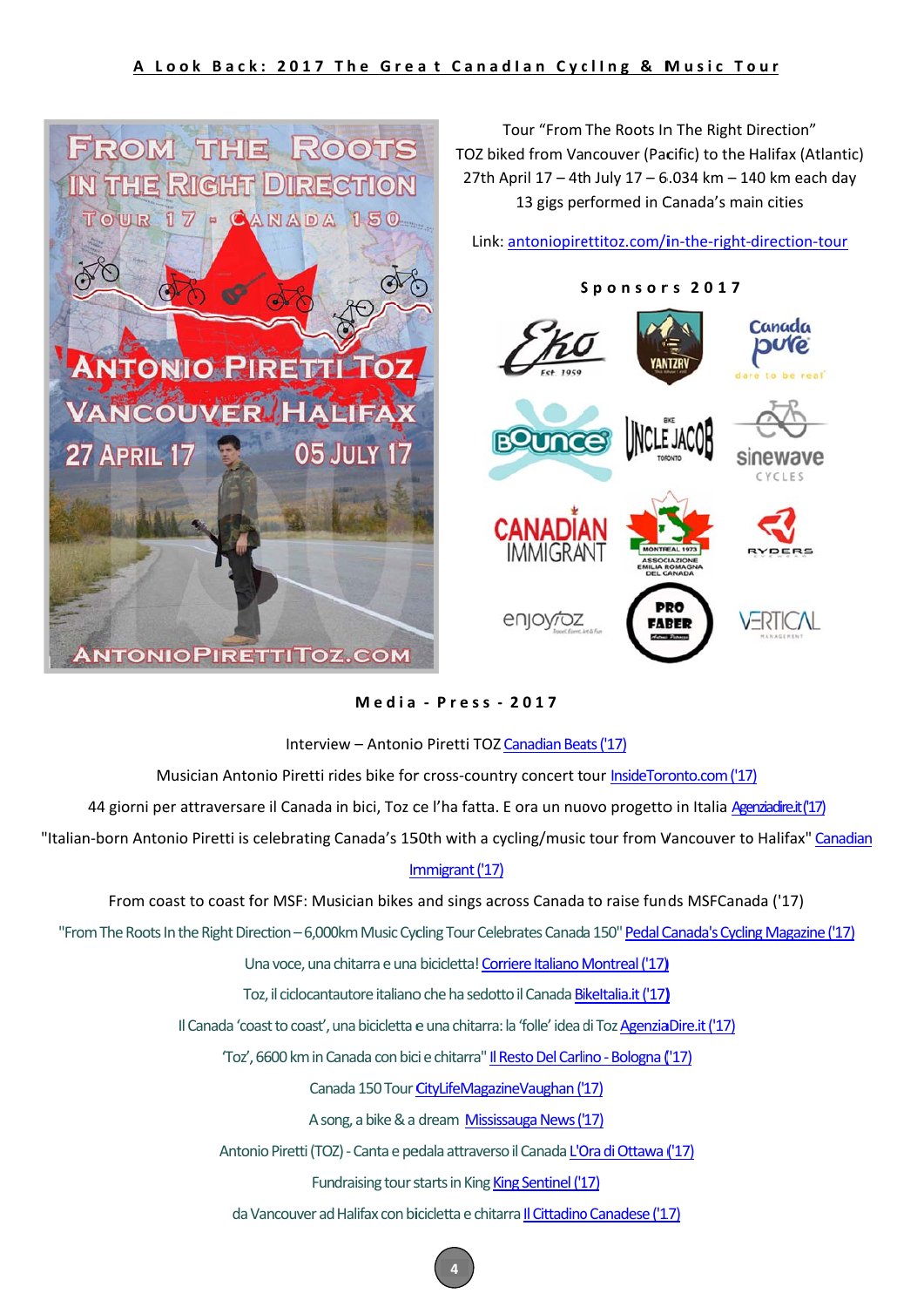## Marketing & Sponsoring & Contributions

How to join the project and to be part as a sponsor or supporter in this authentic, natural and unique project.

Our partner names will be part of the tour communication and of its memories (videos - documentaries):

- sponsor names tagged in social media posts & pictures (Instagram, Facebook, Twitter, YouTube, etc.)

- as in the previous option, plus logo printed on apparel worn while biking.

- as in the previous option, plus logo presence on the events promotion and during the concerts: project introduction with videos & announcements, logo-integration on printed materials.

- available other great sponsorship options as: bike or camper branding, cap, clothing, guitar picks and various merchandising gadgets. For more details or further information, we suggest a personal contact.

The tour will be a great opportunity for storytelling on any social media channels and website too.

The tour will be promoted in each country along the itinerary with both national and international media (radios, Tv, press, blogs, newspapers, etc.)

Stories, videos and pictures daily on our social media channels as Instagram, Youtube, Twitter, Facebook.

Daily biking achievements will be documented and saved on Strava and Runtastic.

The official artist website antoniopirettitoz.com will be daily updated in the "dairy" section to share thoughts, experiences of each day of the tour.

The artist fans database (15.000 of email) will be updated with periodic newsletters

Be part in this unique music-cycling adventure across the European continent, let's get in touch.